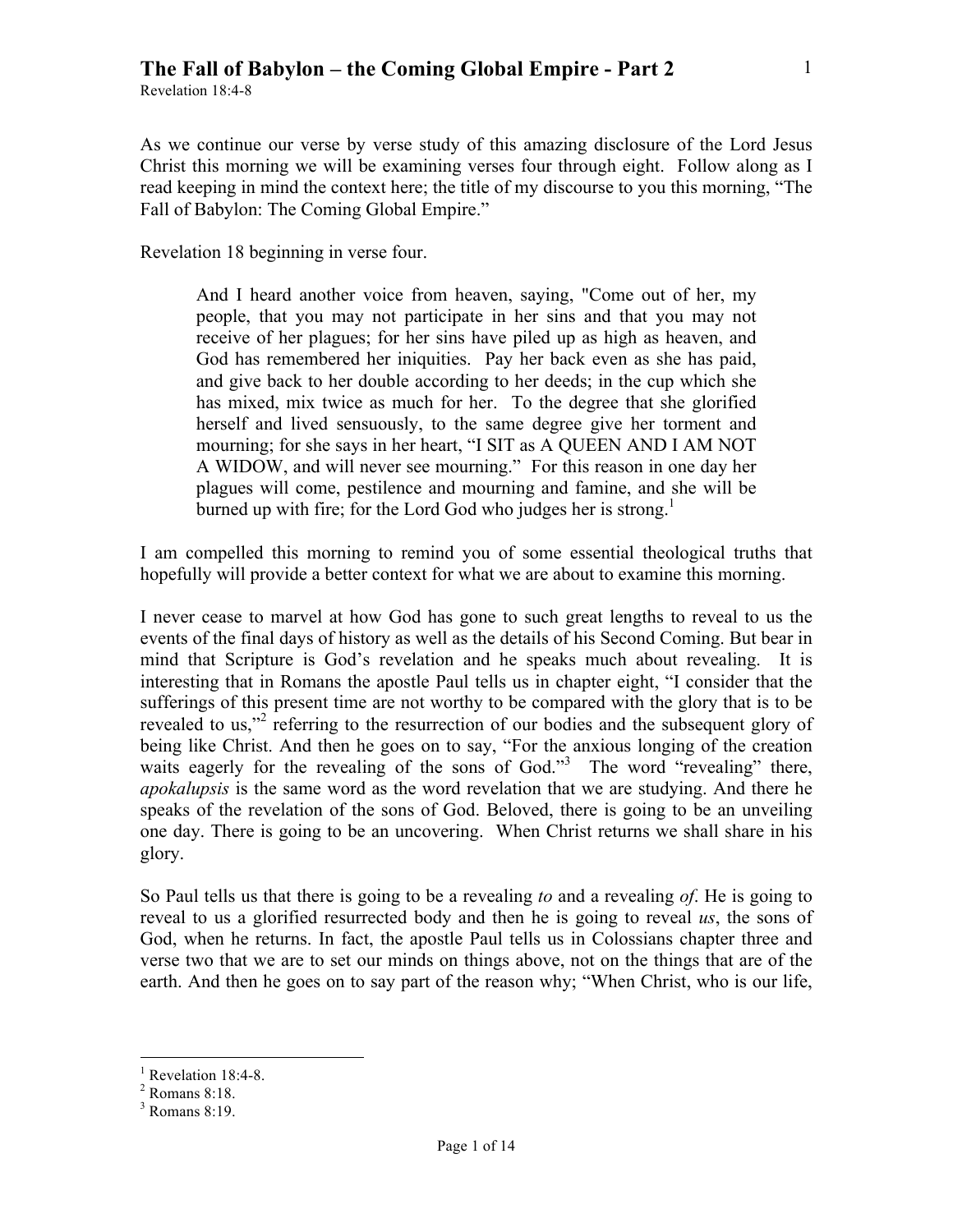Revelation 18:4-8

is revealed..."4 There it is again, unveiled, disclosed. "Then you also will be revealed with Him in glory."<sup>5</sup>

Although all of creation is groaning under the curse—back to Romans eight and verse 23—the apostle Paul tells us even we, referring to the saints, even we are waiting eagerly. We are groaning and we are waiting eagerly for our adoption as sons, the redemption of our body.

You might think of it this way. Our adoption is somewhat of a process that first began when God chose us to be his child at salvation and we were adopted into his family. But it will finally come to completion in our resurrected glorified state, that time when we are finally and fully conformed to the image of Christ and we realize the fullness of our inheritance.

Beloved, our Lord's revelation that we have before us here this morning details the events that are going to occur just prior to these staggering realities. That is why they are so exciting. And how fitting that John the apostle would receive this divine disclosure in the sunset of his life on the Isle of Patmos. You might recall that earlier John wrote this in 1 John three and verses one and two. He says, "See how great a love the Father has..."6 See how "great," literally, astonishing, totally foreign to us. "we would be called children of God; and such we are. For this reason the world does not know us, because it did not know Him."<sup>7</sup>

But he goes on to say something so powerful. He says, "Beloved, now we are children of God, and it has not appeared as yet what we will be."<sup>8</sup> In other words, now every believer possesses the divine life within him, but something more must happen. The Holy Spirit is not finished with us. There is a tension that currently exists and every believer feels this. There is something that hasn't come to completion yet. As we live in this world we experience that. Somehow we are just not designed for all of this. We don't function well in this world that has been cursed.

So he says, "We know that when He appears, we will be like Him, because we will see Him just as He is."<sup>9</sup> Beloved, that is when the tension will be resolved. We await our conformity. When he appears he will finally and fully be conformed into his image, into his nature. Now we have no idea what all that will include. The Bible just simply doesn't tell us. But to whatever degree God has planned for us to be like the incarnate, resurrected Christ, we will be glorified, not deified, but glorified.

It is amazing. It is astounding. Our resurrected body will be completely reoutfitted. We see all this stuff on television about makeovers. I mean, beloved, this is the ultimate

 $\frac{1}{4}$  $4^4$  Colossians 3:4.

 $<sup>5</sup>$  Ibid.</sup>

<sup>6</sup> 1 John 3:1

<sup>7</sup> Ibid.

<sup>8</sup> 1 John 3:2.

<sup>&</sup>lt;sup>9</sup> Ibid.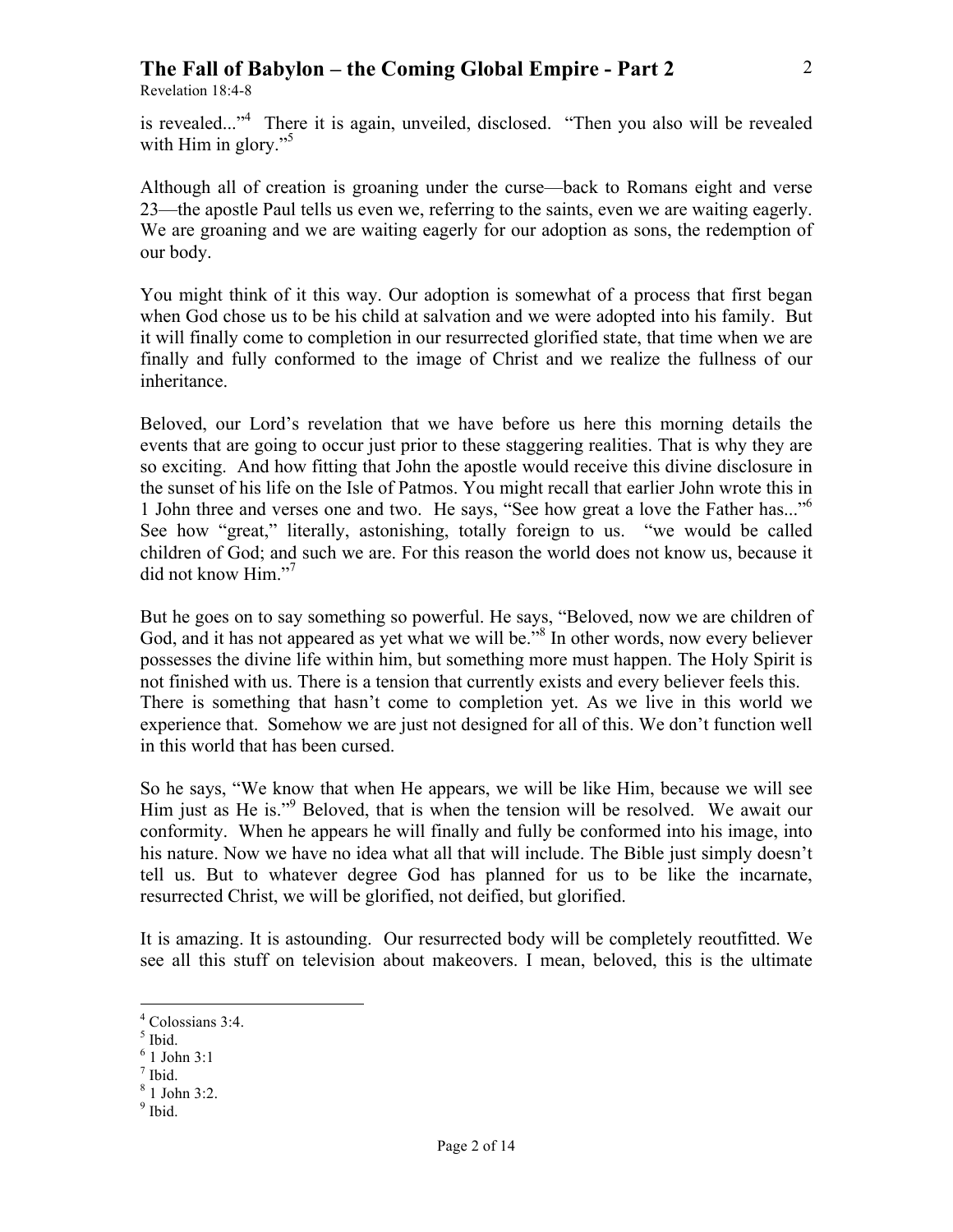Revelation 18:4-8

makeover. We will be redesigned. We will be adapted to function in ways that transcend the very laws of physics that God has created. In fact, Paul says in Philippians 3:20:

We eagerly wait for a Savior, the Lord Jesus Christ who will [catch this] transform the body of our humble state into conformity with the body of His glory, by the exertion of the power that He has even to subject all things to Himself."<sup>10</sup>

What an amazing thought.

Now, you say, "Well, pastor, this is glorious beyond words, but what on earth does this have to do with Revelation 18?" I'm glad you asked. You see, the judgments of Revelation 18 are going to fall upon a vile, materialistic God hating, Christ hating world empire that is ruled by the antichrist, and we see the world being prepared for this today. We see very quickly how our world is inexorably moving towards all that the Bible has described and the judgment that will come. And when this judgment comes Christ will appear in all of his glory and that will be the revealing of us because we will be revealed with him.

But what must happen prior to these catastrophic events are the events that are described in the book of Revelation and other places regarding the tribulation. You see, something must happen before that, I believe. And that is the Church of Jesus Christ will be snatched away. We will be translated into heaven and it will be at that point, the Bible teaches, that we will receive this glorified body. That is the revealing *to* us.

So first he is going to reveal *to* us our glorified state and then he is going to reveal *us* when he comes again. And my point is this, beloved, the incomprehensible transformation of our bodies into conformity with our glorified Savior is the next thing that is going to happen on the prophetic time table. It is imminent. It is next. It is soon.

In fact, Paul says in 1 Corinthians 15:51:

Behold, I tell you a mystery; we will not all sleep, but we will all be changed, in a moment, in the twinkling of an eye, at the last trumpet; for the trumpet will sound, and the dead will be raised imperishable, and we will be changed. For this perishable must put on the imperishable, and this mortal must put on immortality. $11$ 

Beloved, this could happen at any moment. And then following that, the tribulation judgments will be poured out upon the earth followed by the Lord's glorious and physical return. And at that moment the curse will be lifted and the saints will be revealed in all of their glory. That is what Paul talked about when he was speaking of the revealing of the sons of God. No wonder he would say therefore, "For I consider that the sufferings of this present time are not worthy to be compared with the glory that is to be revealed to

<sup>&</sup>lt;sup>10</sup> Philippians 3:20-21.<br><sup>11</sup> 1 Corinthians 15:51-53.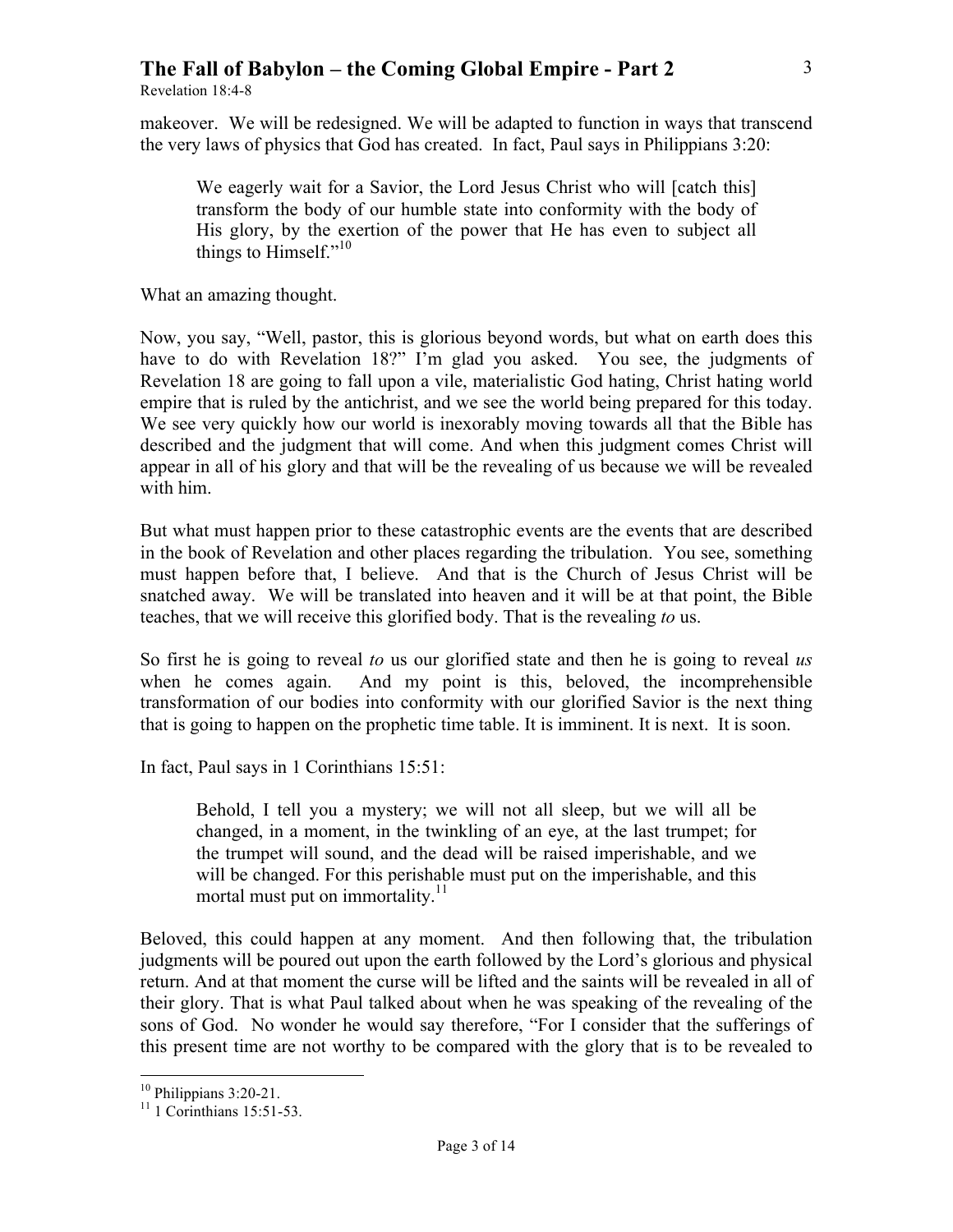Revelation 18:4-8

us."<sup>12</sup> And then he went on to talk about how that all of creation waits eagerly for the revealing of the sons of God. Why? Because then the curse will be lifted. Then Christ in all of his glory will be set before the world. Little wonder that the apostle Paul would say, "Set your mind on these things, on the things above, not on the things of the earth."

So, beloved, as we approach the text this morning I urge you to focus on our coming Savior and the undeserved inheritance that will be ours. This is his revelation. This is his unveiling, the unveiling of his glory in his wrath, the unveiling of his glory in his return and even our unveiling with him. That is what Revelation is leading up to.

And I might also add that the consuming passion that I have as your pastor, as your shepherd: I want you to see Christ! Because in him we behold the majesty and the consummate perfections of our God. Did not the writer of Hebrews tell us that Christ is the radiance of his glory and the exact representation of his nature? In fact, Jesus says, "If you have seen me, you have seen the Father."

You see, when we behold Christ, we see our Creator God. When we behold Christ in every passage of Scripture we see the marvels of his nature. We see the perfections of his character. We see the wonder of his attributes. We behold his holiness and his sovereignty and his mercy and his grace, his omnipotence, his omniscience, his compassion, his faithful, covenant love that endures forever. As we look at Christ we see how that all we have and are and hope and need are found in him. And how do we see this? We see it through the lens of Scripture.

In Fact, Paul reminds us that the glory of God revealed in Christ was like that which was veiled once to Moses. Remember that? It was veiled to the Old Testament saints. 2 Corinthians 3:16 he says, "Whenever a person turns to the Lord, the veil is taken away."<sup>13</sup> Now when we come to Christ we can see who Christ is. They didn't see that in the Old Testament. In fact, in verse 18 of 2 Corinthians Paul says, "But we all, with unveiled face, beholding as in a mirror the glory of the Lord."<sup>14</sup> That is the way it is now, beloved.

In other words, even as a mirror can be brought up close to our face and we can have an unobstructed and intimate view, so, too, the New Testament Scriptures give us an unobstructed and intimate view of our God, of our Savior, the Lord Jesus Christ. Therefore Paul says, "We... are being transformed into the same image from glory to glory, just as from the Lord, the Spirit."15 In other words, as we grow in our understanding of Christ and we constantly study the Word of God, the more we become like him. We move from one level of glory to the next level of glory. That is what theologians would call progressive sanctification.

And the more Christ-like we become, the more devoted we are to serving him and to loving the Lord our God with all of our heart, mind, soul and strength and our neighbors

 $12$  Romans 8:18.

<sup>&</sup>lt;sup>13</sup> 2 Corinthians 3:16.

<sup>&</sup>lt;sup>14</sup> 2 Corinthians 3:18.

 $15$  Ibid.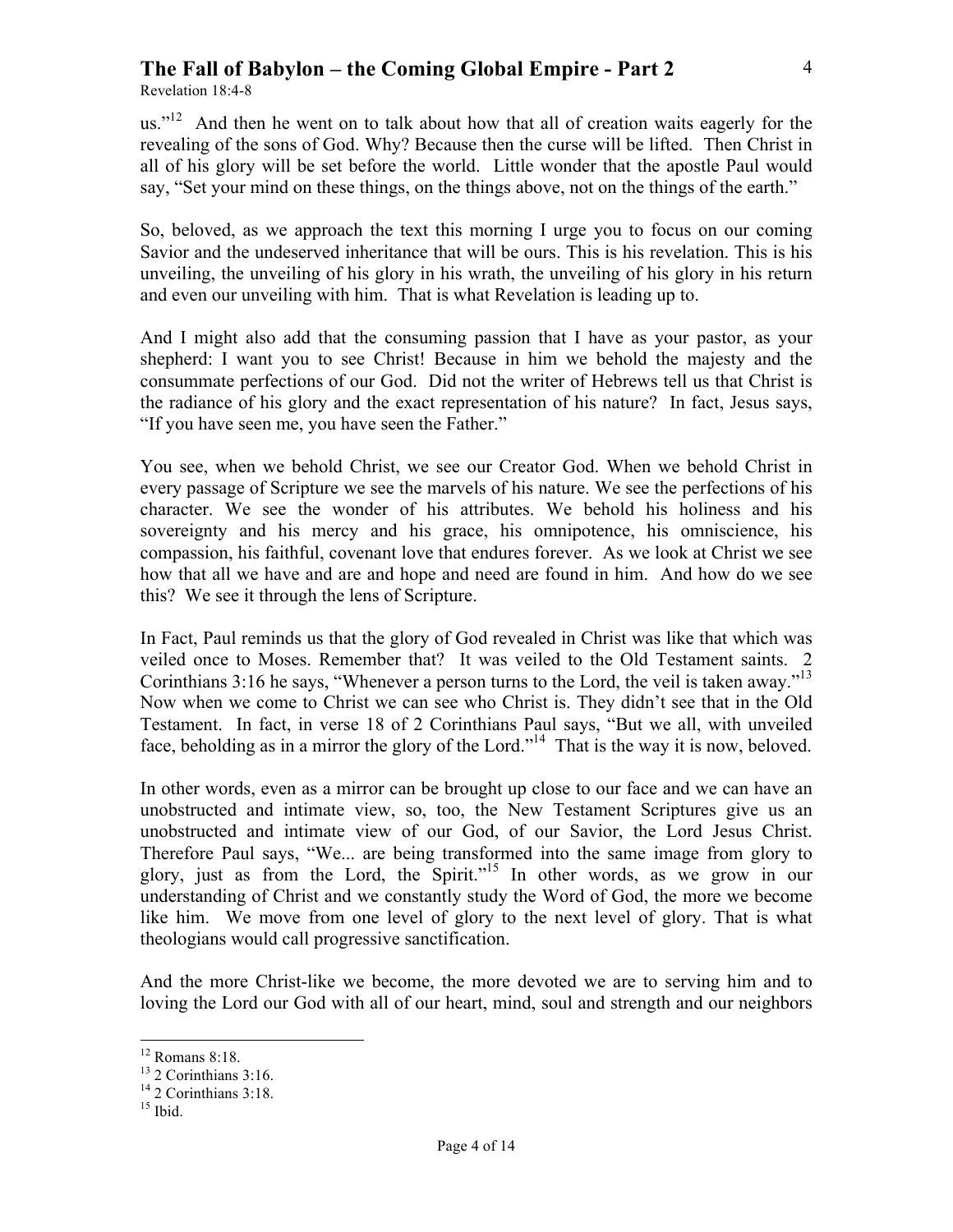Revelation 18:4-8

as ourselves. I want to be more like Christ and I hope you do. In fact, I really hope you do as you probably many times really hope I do because sometimes we are hard to get along with, aren't we? But we see that as we study the Word of God carefully that is what begins to happen. In fact, every pastor should share the apostle Paul's concern that he had for the Church at Corinth. Remember, they had all kinds of problems and he said in 2 Corinthians 11:3, "I am afraid that, as the serpent deceived Eve by his craftiness, your minds will be led astray from the simplicity and purity of devotion to Christ."<sup>16</sup>

So we open up the Word of God again this morning so that we can gaze at Jesus in all of his glory and we can understand more of the God who has created us and who has saved us by his grace.

And today we look, again, at what he has revealed to us about "Babylon the great," this coming world empire that will be ruled by the antichrist, a political and commercial empire that will intoxicate the kings of the earth, the merchants of the earth and all of the people of the earth with materialism, appealing to man's insatiable appetite for wealth, for material things, to live in luxury, to have lavish lifestyles, a form of idolatry that inevitably produces a false sense of self sufficiency and arrogance and a disregard for God.

So here the angelic messenger describes the final collapse of this coming world empire, Babylon the great, one that was rooted in ancient Babel. Remember where Satan once tried to establish a one world religion, a one world economy and so forth through his stooge Nimrod, a prototype of the antichrist.

Now I have divided chapter 18 into five sections to help us understand the nature of this final world empire and God's judgment on it. Last week we looked at her doom in the first three verses. Today we will look at her danger beginning in verse four. "And I heard another voice from heaven, saying, 'Come out of her, my people, that you may not participate in her sins and that you may not receive of her plagues."<sup>17</sup>

This is an urgent call to not only leave this demonic city, but also to forsake all of its enticements, to abandon all of its temptations, all of the idols that are so alluring. "Come out of her, my people,"18 he says. This would be a reference to the saints that will be there. Obviously they will be new converts. They will be mingled in amidst the wicked. They will be struggling to survive. Undoubtedly family members will be urging them to wear the mark of the beast. There will be that tension.

We know from our Lord's words in Matthew that some family members will turn them into the authorities. So the angel here says, "Come out," for two reasons.

One, "That you may not participate in her sins."<sup>19</sup>

 $19$  Ibid.

 $16^{16}$  2 Corinthians 11:3.<br><sup>17</sup> Revelation 18:4.

 $18$  Ibid.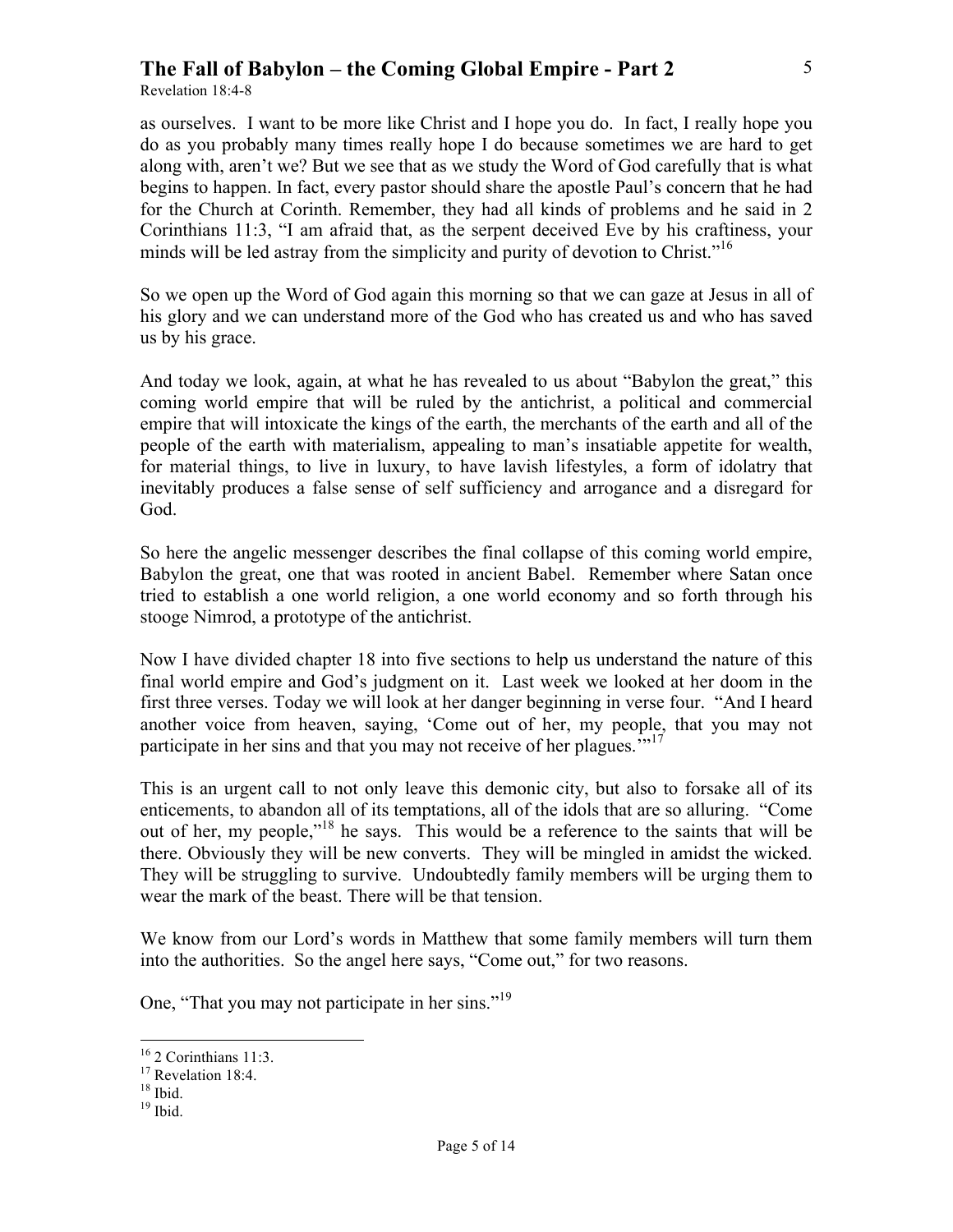Revelation 18:4-8

Said differently, "That you might not fall victim to the influences of wanton materialism that will characterize this age, that you might not participate in this love for money and lust for things that distracts you from trusting and worshipping the Lord your God, that you might flee from the idol worship of luxurious living, that you might come out of this system that produces pride and a false sense of self sufficiency, a reliance on yourself and on man rather than on trusting God, that you might come out of this idolatry."

Some people have rightfully labeled it "aflluenza." We are in the heart of it here in the United States whose symptoms are greed and immorality, sensuality, prostitution, drunkenness, pride, self aggrandizement, self reliance, self sufficiency, self indulgence and on and on it goes.

It is amazing. The more affluent the culture the more indifferent they are to the gospel. That is a fact. Pastors and missionaries in third world countries that I have talked with have grown increasingly reluctant to send their young men to the United States to be trained because once they do they quickly become materialistic for the most part and dissatisfied with their former life and their calling.

You know, friends, this affects all of us. The more we have, the more we want. And, typically, if you are honest, the less you will serve Christ. Not always, but that is always the temptation. And then the more we think we deserve, we are never satisfied.

I was thinking about it. Our young people today—and I don't mean just teenagers. I mean young adults as well—couldn't function without their cell phones, their iPods, their computers, their flat screen TVs, their DVD players, their designer clothes, their cars and so forth. But, once again, it will never be enough. You say, "Well, now, pastor, I... you know, not my kids." Ok. Tell you what. Why don't you give them a credit card and let's see if their appetite is satisfied.

I did some research. About 43 percent of American families spend more than they earn each year. Average households carry almost 10,000 dollars in credit card debt. Personal bankruptcies have doubled in the past decade. You don't think we live in a materialistic, idolatrous society? I did some of the math based on other research and here is what I found, that most Christians pay more on credit card penalties and interest in one year than they give to the Lord in five.

Beloved, the sin of materialism is far more rampant and devastating to the cause of Christ than most of us would ever admit. You know, it is hard to examine your own life when we are in the midst of something because we are all hopelessly biased in our own favor.

The angel says, "Come out." He is speaking on behalf of God. He is crying out, "Come out."

I think of John's words in 1 John 2:15. He says, "Do not love the world nor the things in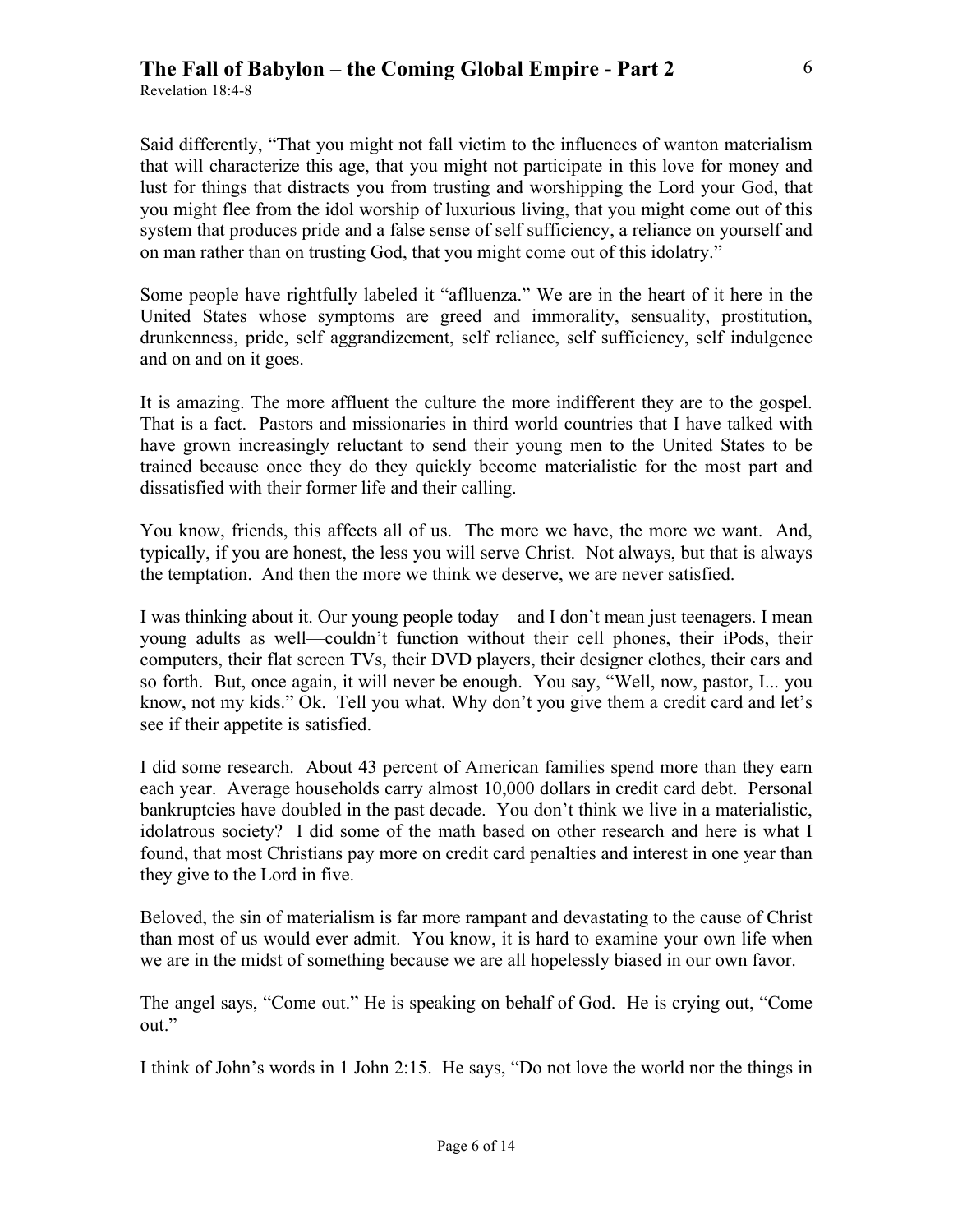Revelation 18:4-8

the world."<sup>20</sup> The Greek word  $\kappa$ osmos translates this word "world" and it simply means an orderly system or an organized system. We get our word cosmetic from that. It means to make order out of chaos, no offense to you dear ladies.

Come out of this world. Do not love this world nor the things of the world. And biblically the term **KOSMOS** means an orderly system controlled by Satan.

He goes on to say that if anyone loves the world, in other words, this orderly system that is ruled by Satan that rejects God and is a rival to him in every way:

If anyone loves the world, the love of the Father is not in him. For all that is in the world, the lust of the flesh and the lust of the eyes and the boastful pride of life, is not from the Father, but is from the world. The world is passing away, and also its lusts.<sup>21</sup>

James warns us in James 1:27, "To keep oneself unstained by the world,"<sup>22</sup> the **KOSMOS.** Be careful. It will get on you. It is toxic. And later on in chapter four and verse four he uses powerful symbolic language to describe believers who embrace this world. He says, "You adulteresses." That is strong. "Do you not know that friendship with the world is hostility toward God?"<sup>23</sup>

I find it appalling. I see Christians today whose lives cannot be distinguished from the unbelieving world. In fact, it is as though they strive to be as much like the world as they possibly can be, in terms of how they look and how they talk and how they act and the things that they support and embrace and applaud.

God calls this "adultery," being spiritually unfaithful. He says, "Therefore whoever wishes to be a friend of the world makes himself an enemy of  $God.^{24}$ 

You know, this was a huge problem in the first century Church in Corinth. Remember in 2 Corinthians six beginning at verse 14 the apostle Paul says:

Do not be bound together with unbelievers; for what partnership have righteousness and lawlessness, or what fellowship has light with darkness? Or what harmony has Christ with Belial, or what has a believer in common with an unbeliever? Or what agreement has the temple of God with idols? For we are the temple of the living God; just as God said, "I WILL DWELL IN THEM AND WALK AMONG THEM; AND I WILL BE THEIR GOD, AND THEY SHALL BE MY PEOPLE. Therefore, COME OUT FROM THEIR MIDST AND BE SEPARATE," says the

 $^{20}$  1 John 2:15.<br><sup>21</sup> 1 John 2:15-17.  $^{21}$  1 John 2:15-17.<br><sup>22</sup> James 1:27,

 $^{23}$  James 4:4.

 $24$  Ibid.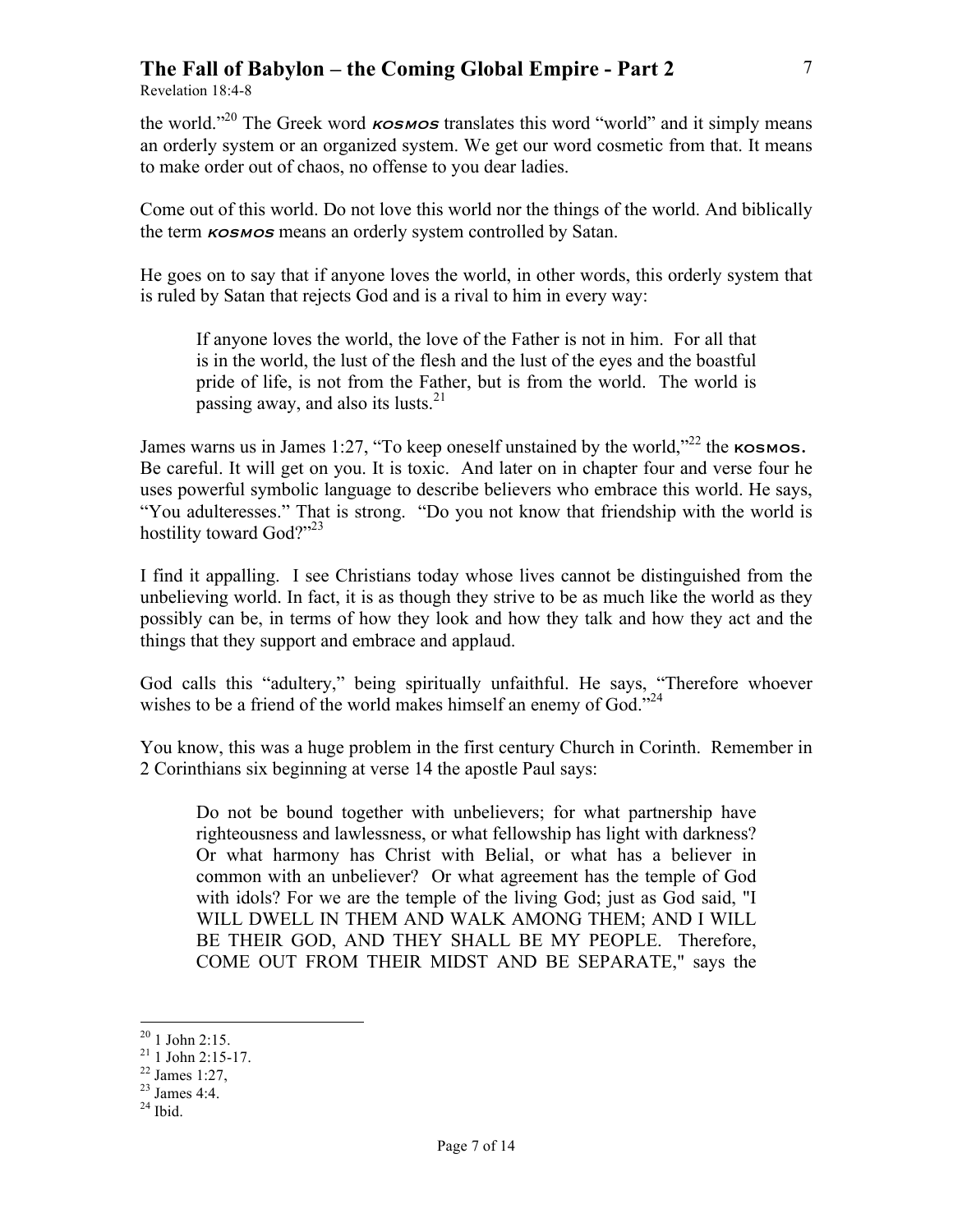Revelation 18:4-8

Lord. "AND DO NOT TOUCH WHAT IS UNCLEAN; And I will welcome you."<sup>25</sup>

In Romans chapter 12, to give you another example of this, the apostle Paul, you will recall, calls us to offer ourselves as living sacrifices. Remember in verse one? He calls us to be living sacrifices and then he goes on to warn us about those things that could prevent this from happening and he says in verse two of Romans 12, "Do not be conformed to this world."<sup>26</sup> And here he uses a different word than  $\kappa$ osmos. He uses the word *AION* in Greek. And this is a reference to the spirit of the day, the philosophies of our day. It is a different Greek term here that expands on an orderly system controlled by Satan,  $\kappa$ osmos. It speaks of the opinions that dominate the culture. And it is interesting that in Galatians 1:4 we read that "we have been delivered from this present evil age," the same concept. We have been delivered from this.

So Paul is saying, "Be careful. Do not be conformed to this world." 2 Corinthians 4:4. Satan is "the god of this world." It goes on to say that he is the one that has "blinded the minds of the unbelieving that they might see the light of the gospel of the glory of Christ." Be careful. Don't become conformed to this world. 1 John five verse 19 John tells us the whole world—here he uses the word kosmos*—*"The whole world lies in the power of the evil one."<sup>27</sup>

Beloved, we have been called out of darkness into his marvelous light. We have been delivered from this evil age, so no wonder God speaks to us through the apostle Paul and says, "Do not be conformed to it."

The word conformed comes from a Greek word suschematizo (soos-khay-mat-id'-zo) and it really means to have a masquerade or to act or to put on a pretence that follows a certain pattern or a certain scheme, an outward reflection of living that does not accurately reflect what is on the inside, a very fascinating Greek term. And because of the grammar, since this is in the passive voice, it indicates that this conformity of which we are warned is something that we, if we are not careful, will permit to happen to us unwittingly.

So he is saying, "Do not let this present evil age from which you have been delivered, fashion you into itself where you unwittingly begin to masquerade according to its principles and its philosophies rather than God's, causing you to wear a mask that does not accurately reflect who you truly are on the inside, and that is a new creature in Christ."

And he goes on and he says, "Rather than that, I want you to be transformed by the renewing of your mind." Transformed is **METAMORPHOO** (met-am-or-fo'-o). We get our word metamorphosis from that. It is like the transformation of a caterpillar into a butterfly. There will be a spiritual metamorphosis that will occur where the inside is

 $^{25}$  2 Corinthians 6:14-17.<br><sup>26</sup> Romans 12:2.

 $^{27}$  1 John 5:19.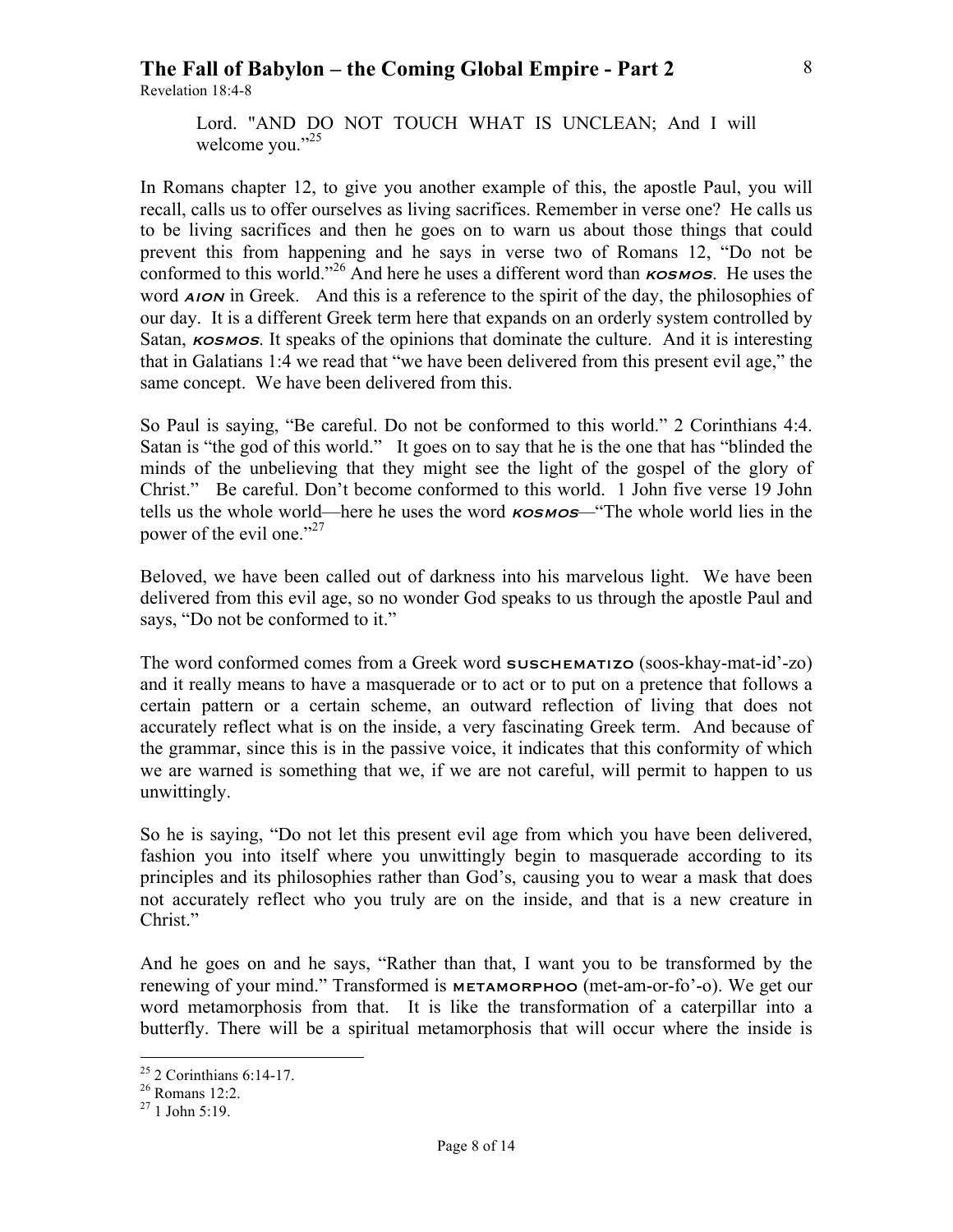Revelation 18:4-8

accurately reflected on the outside as a result of the renewing of our minds, as a result of immersing ourselves in the Word of God and allowing it to transform us. You see, beloved, when our minds are saturated and controlled by the Word of God, the inner man is conformed ever more into the image of Christ and the outer man begins to manifest that more accurately.

Dear Christians, please hear me. Either the world or the Word will conform you. Which is it? One will make you a living hypocrite acceptable to Satan, but the other will make you a living sacrifice acceptable to God. So Paul calls us to be transformed by the renewing of your mind. He goes on to say "that you may prove what the will of God is, that which is good and acceptable and perfect."

So these are the divine principles behind the angel's warning to the saints in Babylon. Come out that you may not participate in her sins, number one.

But, number two, he says, "That you may not receive of her plagues."<sup>28</sup>

That is a reference to the final judgment associated with the seventh bowl judgment that we have studied. Remember back in verse 18 of chapter 16 we read about a great earthquake that will flatten all of the cities of the nations. But we read that Babylon the great, this capital city of the antichrist will become a special object of divine wrath. In verse 19 we read, "And Babylon the great was remembered before God, to give her the cup of the wine of His fierce wrath."<sup>29</sup> And so he is saying, "Come out because of these two things, because of the danger of participating in her sins and that you might avoid his wrath." It is like... it is reminiscent of God calling Lot and his family out of Sodom. Get out because I am going to destroy it.

Well, we have seen the *doom* and the *danger* of Babylon. Thirdly, let's notice her *deeds*. In verse five we have the reasoning for this impending judgment. "For her sins have piled up as high as heaven, and God has remembered her iniquities.<sup>330</sup>

It is interesting, "piled up." It could be translated even "joined." It is from a Greek word  $k$ ollah'-o) and it literally means to glue together. And the idea here is that the sins of Babylon have been glued together layer upon layer upon layer creating a final structure of wickedness that has reached all the way up to heaven.

This is imagery that reaches back to the ancient tower of Babel that first gave birth to this satanic system. In fact, Jeremiah speaks about this in Jeremiah chapter 51 verse nine and his pronouncement of judgment upon ancient Babylon. There the Holy Spirit uses the same language.

We read, "Forsake her and let us each go to his own country, For her judgment has reached to heaven And towers up to the very skies."<sup>31</sup> Same imagery.

<sup>&</sup>lt;sup>28</sup> Revelation 18:4.

<sup>&</sup>lt;sup>29</sup> Revelation 16:19.

 $30$  Revelation 18:5.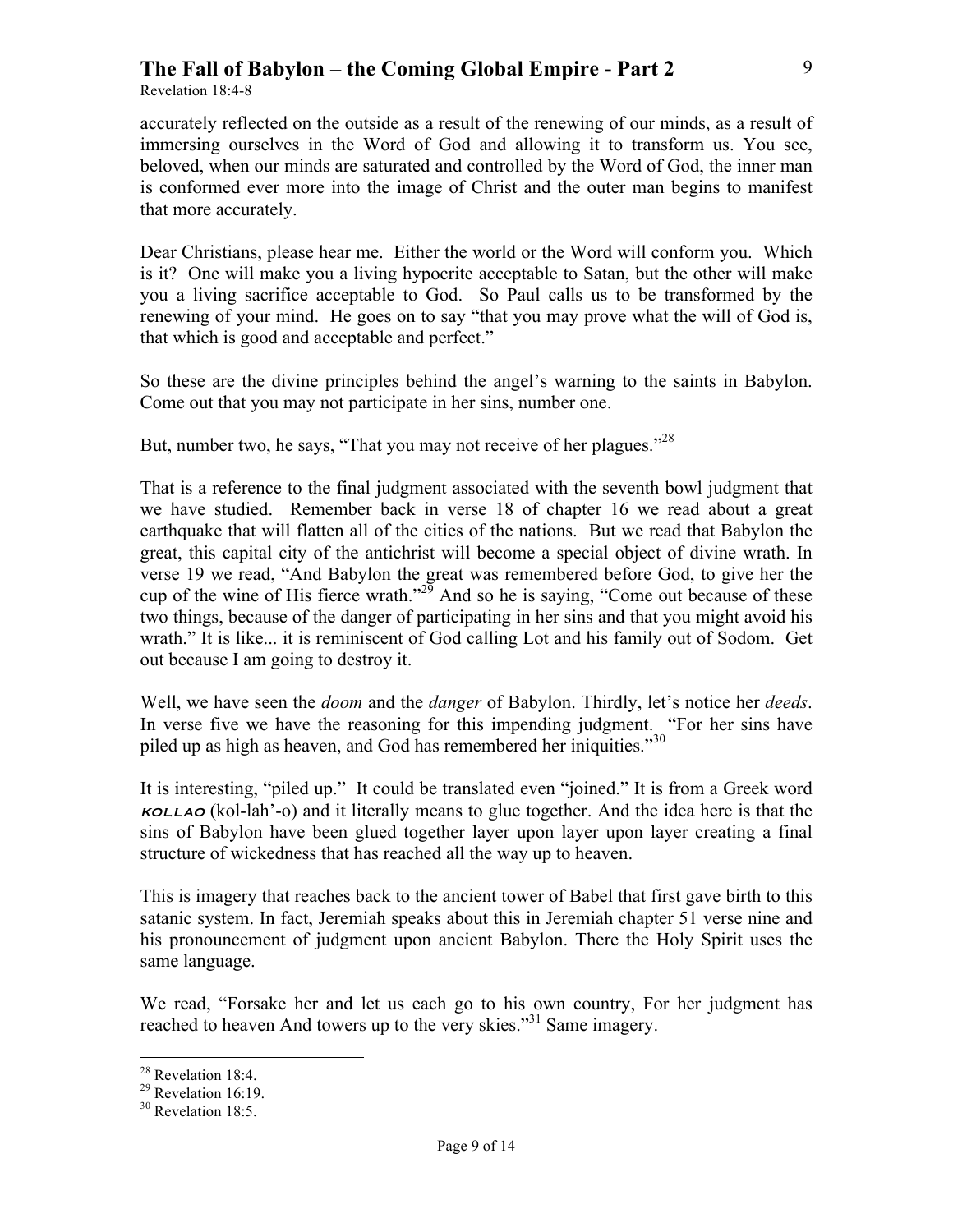Revelation 18:4-8

Notice more her deeds in verse six. "Pay her back even as she has paid, and give back to her double according to her deeds; in the cup which she has mixed, mix twice as much for her."<sup>32</sup> This is a plea for retributive justice based upon the Old Testament principle of an eye for an eye and a tooth for a tooth. Jesus spoke of this in Matthew 5:38. We read about it in the law, Exodus 21 for example. In Latin this was called *lex talionis*, the law of retribution, a principle that can even be found in ancient Babylon and the code of Hammurabi.

As a footnote this is a vengeance that is reserved solely for God. It is his prerogative. The Lord has said, "VENGEANCE IS MINE, I WILL REPAY."<sup>33</sup> We are told to bless those who persecute us. We are told to love our enemies. Paul said in 1 Thessalonians 5:15, "See that no one repays another with evil for evil, but always seek after that which is good for one another and for all people."<sup>34</sup>

Now keep in mind the issue in all of these commands is the mortification of pride that inevitably seeks retaliation for some personal offense. That is just our nature. However, they do not preclude the use of whatever is necessary to protect yourself and your family or the need for retaliation against criminal people that would come in and attack our country, military aggression and so forth. In fact, war is literally an extension of capital punishment. Genesis 9:6, "Whoever sheds man's blood, by man his blood shall be shed."<sup>35</sup> But, of course, this is all the responsibility of government that God has placed over us that bears the sword in protection of the people. So we see the Lord invoking this principle of *lex talionis* upon ancient Babylon for the staggering cruelty that they perpetrated upon God's covenant people Israel.

In Jeremiah 50 verse 29 we read, "Summon many against Babylon, All those who bend the bow: Encamp against her on every side, Let there be no escape. Repay her according to her work; According to all that she has done, so do to her; For she has become arrogant against the LORD, Against the Holy One of Israel.<sup>356</sup>

So, verse six, pay her back. "Pay her back even as she has paid, and give back to her double according to her deeds."37 Literally, "double the double things."

Now keep in mind, this is not double in severity, but in measure. The idea is that of an exact equivalent. It is in the same... the concept here in the original language is the same sense as a person looking just like another person and we might say that is a person's double.

<sup>&</sup>lt;sup>31</sup> Jeremiah 51:9.<br><sup>32</sup> Revelation 18:6.

<sup>33</sup> Romans 12:19; Hebrews 10:30.

 $34$  1 Thessalonians 5:15.

 $35$  Genesis 9:6.

<sup>36</sup> Jeremiah 50:29.

<sup>&</sup>lt;sup>37</sup> Revelation 18:6.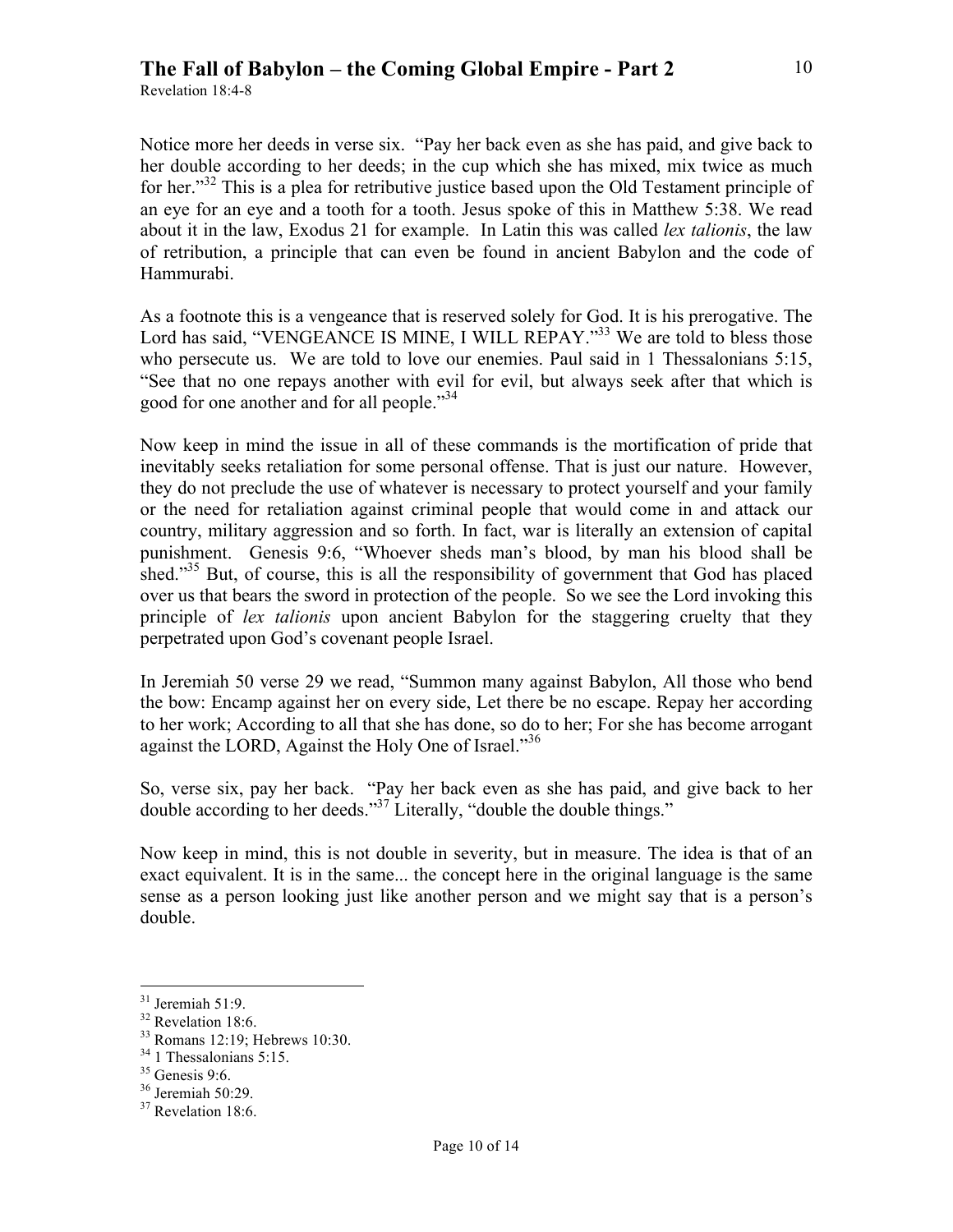Revelation 18:4-8

So give back to her double according to her deeds and "the cup which she has mixed, mix twice as much for her." In other words, make sure she gets every ounce of what she deserves.

And the angel continues in verse seven. "To the degree that she glorified herself and lived sensuously, to the same degree give her torment and mourning; for she says in her heart, 'I SIT as A QUEEN AND I AM NOT A WIDOW, and will never see mourning."<sup>38</sup>

Notice the three categories of wickedness that summarizes God's indictment. First, she glorified herself. That is the sin of pride, self glorification. Secondly, she lived sensuously. Literally in the original language it could be translated "becoming wanton." It is the sin of finding satisfaction and joy in luxury and material things rather than in God which includes lusting for pleasure and being consumed with self gratification, self indulgence, those kinds of things. And it even encompasses the idea of including the ruthless exercise of force and violence that people will use to secure what they feel like they must have. She lived sensuously.

Thirdly she says in her heart, "I SIT as A QUEEN AND I AM NOT A WIDOW, and will never see mourning."<sup>39</sup> This is the sin of haughty self sufficiency, of self centeredness, all of which is tantamount to self deification.

Is this not a perfect summary of the world described in 1 John two that we read earlier? "The lust of the flesh, the lust of the eyes and the boastful pride of life. It is not from the Father. It is from the world and the world is passing away and also its lusts."

The phrase of verse seven, "I SIT as A QUEEN AND I AM NOT A WIDOW, and will never see mourning,<sup>340</sup> really echoes the arrogant boast of ancient Babylon that is described in Isaiah chapter 47 verse seven when she said, "I will be a queen forever."<sup>41</sup> And then the Lord replies in verse eight and following.

Now, then, hear this, you sensual one, who dwells securely, Who says in your heart, 'I am, and there is no one besides me. I will not sit as a widow, nor know loss of children.' But these two things will come on you suddenly in one day: Loss of children and widowhood. They will come on you in full measure In spite of your many sorceries, in spite of the great power of your spells. You felt secure in your wickedness and said, 'No one sees me,' your wisdom and your knowledge, they have deluded you; For you have said in your heart, 'I am, and there is no one besides me.' But evil will come on you which you will not know how to charm away; 11

<sup>&</sup>lt;sup>38</sup> Revelation 18:7.

 $39$  Ibid.

 $40$  Ibid.

 $41$  Isaiah 47:7.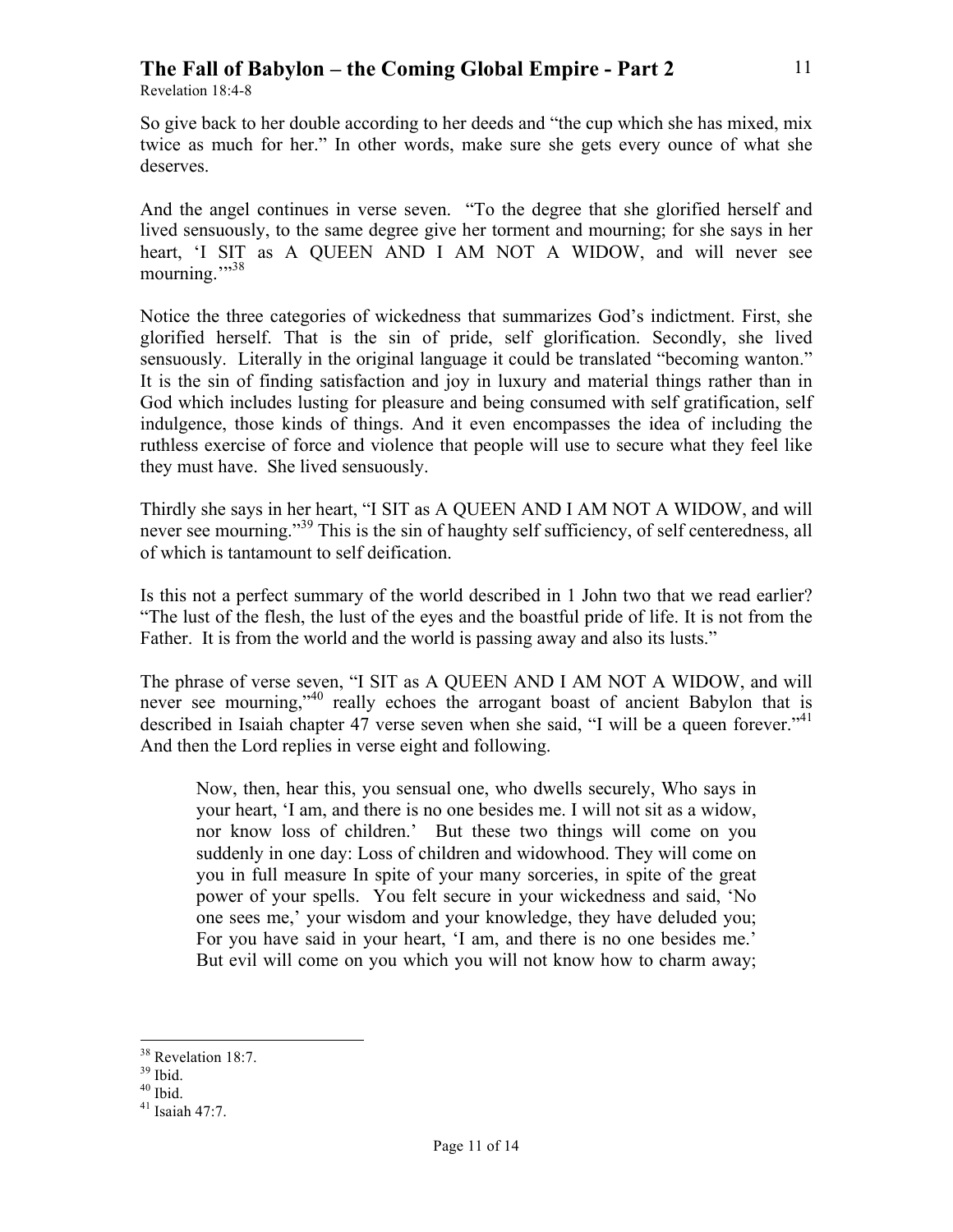Revelation 18:4-8

and disaster will fall on you For which you cannot atone; And destruction about which you do not know Will come on you suddenly.<sup>42</sup>

You may recall, friends, in Daniel five during Belshazzar's great feast a hand appeared on the wall and wrote an inscription:

God has numbered your kingdom and put an end to it.... you have been weighed on the scales and found deficient... your kingdom has been divided and given over to the Medes and Persians.<sup>43</sup>

And that very night Babylon fell, a picture of the judgment that will one day befall future Babylon the great, Satan's final empire ruled by the antichrist.

So after the angel concludes this... the list of Babylon's deeds that will bring about her doom, he goes on and he says, verse eight, "For this reason in one day her plagues will come, pestilence and mourning and famine, and she will be burned up with fire; for the Lord God who judges her is strong."<sup>44</sup> Over in verse 10 we read about it. "Woe, woe, the great city, Babylon, the strong city! For in one hour your judgment has come."<sup>45</sup> Verse 17. "For in one hour such great wealth has been laid waste!"46 Verse 19. "And they threw dust on their heads and were crying out, weeping and mourning, saying, 'Woe, woe, the great city, in which all who had ships at sea became rich by her wealth, for in one hour she has been laid waste!"<sup>47</sup>

Indeed, "She will be burned up with fire for the Lord God who judges her is strong,"48 as we read in verse eight. Man has no strength whatsoever in comparison to God. And it is amazing how foolish we can be to think that we can shake our puny little fist in God's face. Isaiah 43 verse 12 God says, "I am God. Even from eternity I am He, and there is none who can deliver out of My hand; I act and who can reverse it?"<sup>49</sup>

And in chapter 46 verse nine he says, "I am God, and there is no other; I am God, and there is no one like Me, Declaring the end from the beginning, And from ancient times things which have not been done, Saying, 'My purpose will be established, And I will accomplish all My good pleasure."<sup>50</sup>

Dear friend, I challenge you this morning to examine your heart, to examine it closely. Do you really want this world? How many more times are you willing to wake up in the middle of the night only to hear your accusing conscience telling you that you are not

12

<sup>&</sup>lt;sup>42</sup> Isaiah 45:8-11.<br><sup>43</sup> Daniel 5:26-28.<br><sup>44</sup> Revelation 18:8.<br><sup>45</sup> Revelation 18:10.

<sup>&</sup>lt;sup>46</sup> Revelation 18:17.

<sup>47</sup> Revelation 18:19.

<sup>48</sup> Revelation 18:8.

<sup>49</sup> Isaiah 43:12-13. 50 Isaiah 46:9-10.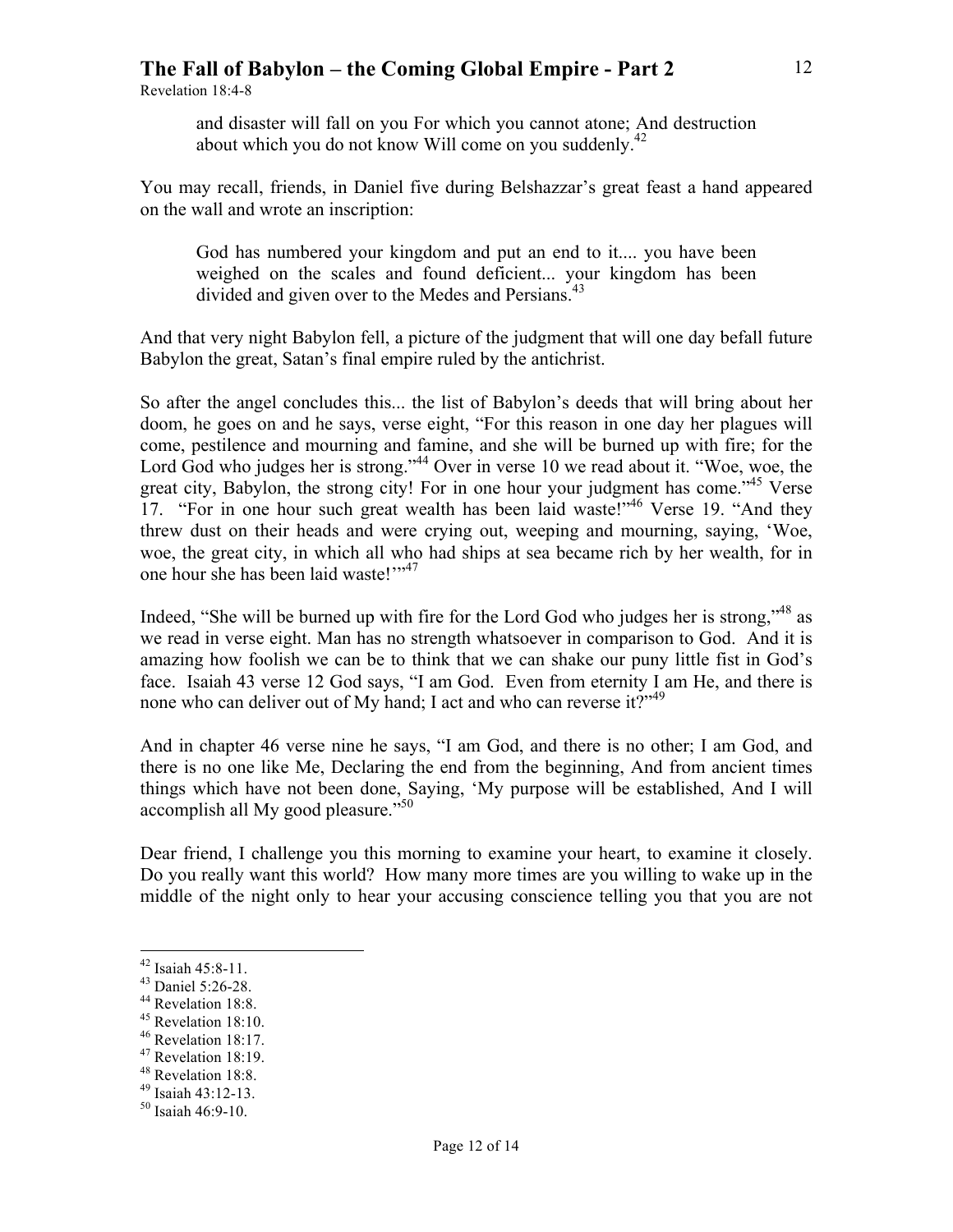Revelation 18:4-8

right with God, that all of these things that you have embraced really don't satisfy? If that is you, you need Christ.

And, dear Christian, is this world from which you have been delivered, this world that Satan is temporarily allowed to rule, this world that is passing away, is this really what you desire? Is this really what you want? Be careful. If this is what you love, the Scripture is clear. The love of the Father is not in you.

You know, as we study this future system "Babylon the great" that will dominate the world, it is increasingly obvious to me that the United States of America is the greatest example of this anywhere in the world. Beloved, rejoice in the good things that God has given to us in our country for, indeed, we are a product of his grace, but please be careful not to allow this world to fashion you into its image.

I want to close with the words of John Bunyan and his great allegory *Pilgrim's Progress*. He described the world so vividly and he called it Vanity Fair, a city that he passed through.

Here is what he says, quote, "It bears this name, first, because the town where it sits is as superficial as vanity and also because all that is bought and sold there is meaningless vanity. The saying of the wise is true, quote, vanity of vanities all is vanity," end quote.

He goes on to say, "The fair is no newly erected enterprise. It is a thing of ancient standing. Let me tell you of its origin. About 5000 years ago two honest pilgrims were walking to the celestial city. Beelzebub, Apollyon and the legion together with all their companions saw that the path the pilgrims were traveling on to the city passed through this town of vanity so they devised a plan to set up a fair within it, a fair in which all kinds of worthless vanities could be sold all year long."

Of course, there is he is referring to Adam and Eve.

He goes on. "To this day, all kinds of merchandise is still sold there, houses, lands, jobs, positions, honors, promotions, titles, countries, kingdoms, lusts, pleasures. And there are also enjoyment of all sorts to suit one's preferences whores, prostitutes, wives, husbands, children, masters, servants, lives, blood, bodies sold, silver, gold, pearls, precious stones and more. In addition at this fair there can always be seen deceptive trickery, cheating, gambling, games, plays, amusements, fools, frauds, knaves and rogues of every type, not to mention the numerous thieves, murderers, adulterers and false witnesses of the basest sort. This fair," he says, "is ancient. Nonetheless its alluring power is still very great today."

He goes on to describe the reaction of the crowd when he and Faithful pass through Vanity Fair causing a great commotion. Here is what he said. First, Pilgrim's clothes which are really symbolic of their lifestyle, were so different from those that were traded at the fair that the people just stood and stared at them. Some said they were fools. Others said they were lunatics.